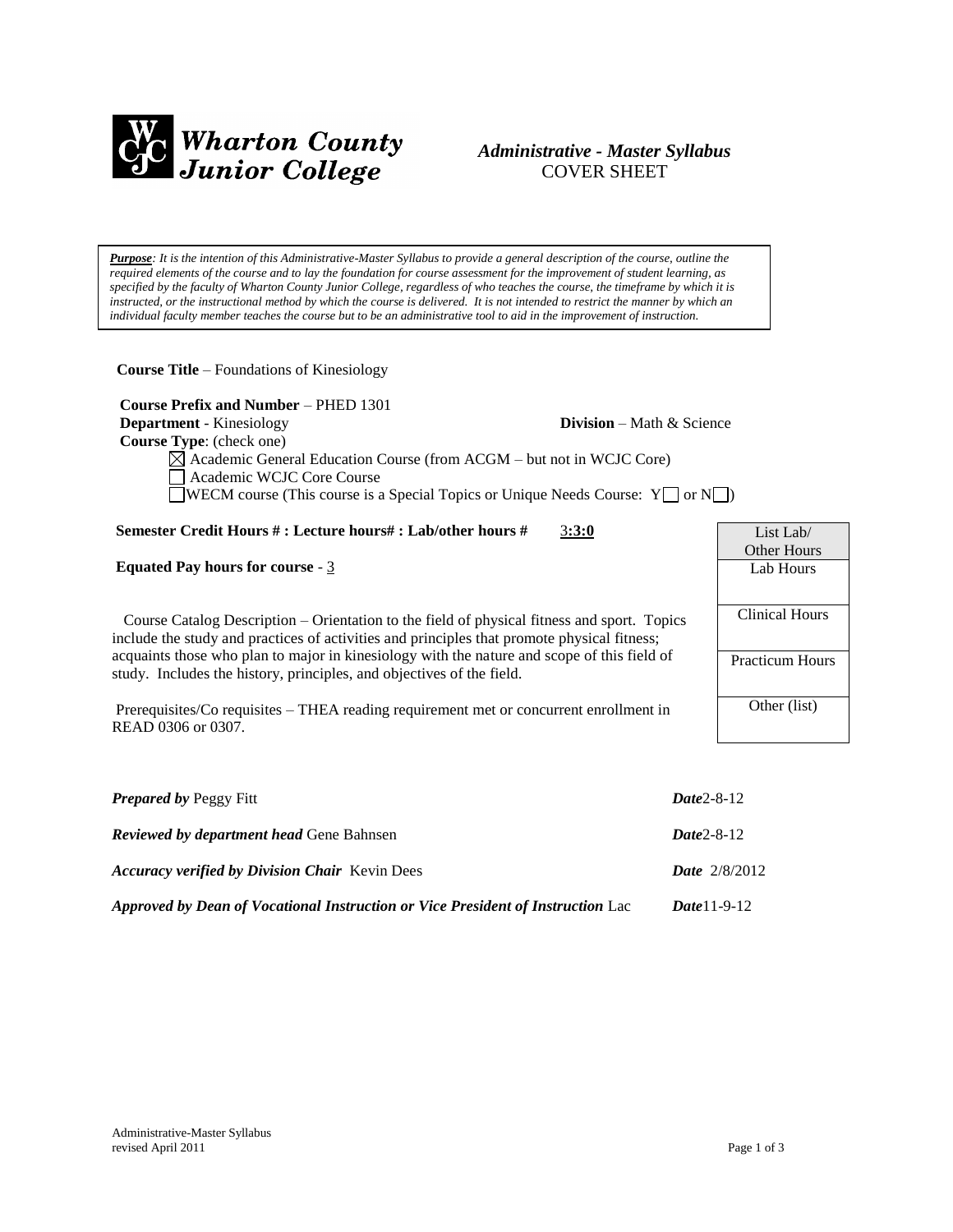

**I. Topical Outline** – Each offering of this course must include the following topics (be sure to include information regarding lab, practicum, clinical or other non-lecture instruction):

- I. Understanding the context of lifespan sport, fitness and physical education
	- a. Introduction
	- b. Philosophies
	- II. Sport
		- a. Concepts of Sport
		- b. Programs and Professions
		- c. Issues of Sport
- III. Fitness
	- a. Measurements
	- b. Programs
	- c. Activities and Issues
- IV. Physical Education
	- a. Concepts
	- b. Health and Nutrition
	- c. Elementary and Secondary Programs
- V. Scholarly Study
	- a. Exercise physiology
	- b. Kinesiology and Biomechanics
	- c. Motor Behavior
	- d. Sport Sociology
	- e. Pedagogy
	- f. Humanities

#### **II. Course Learning Outcomes**

| <b>Course Learning Outcome</b>                                                                                    | <b>Method of Assessment</b>                                                                                                      |
|-------------------------------------------------------------------------------------------------------------------|----------------------------------------------------------------------------------------------------------------------------------|
|                                                                                                                   |                                                                                                                                  |
| 1.<br>Define the basic concepts of sport,<br>fitness, physical education, exercise<br>physiology and kinesiology. | Midterm/Final exams.                                                                                                             |
| Create a teaching environment with<br>2.<br>creative techniques of instruction.                                   | Students will organize and instruct class<br>2.<br>in techniques of various physical<br>education topics. (Student Presentation) |
| Recognized the scholarly study of the<br>3.<br>kinesiology and physical education<br>discipline.                  | Final exam.                                                                                                                      |

# **III. Required Text(s), Optional Text(s) and/or Materials to be Supplied by Student.**

Intro to Physical Education, Fitness,  $+$  Sports,  $7<sup>th</sup>$  edition, Siedentop